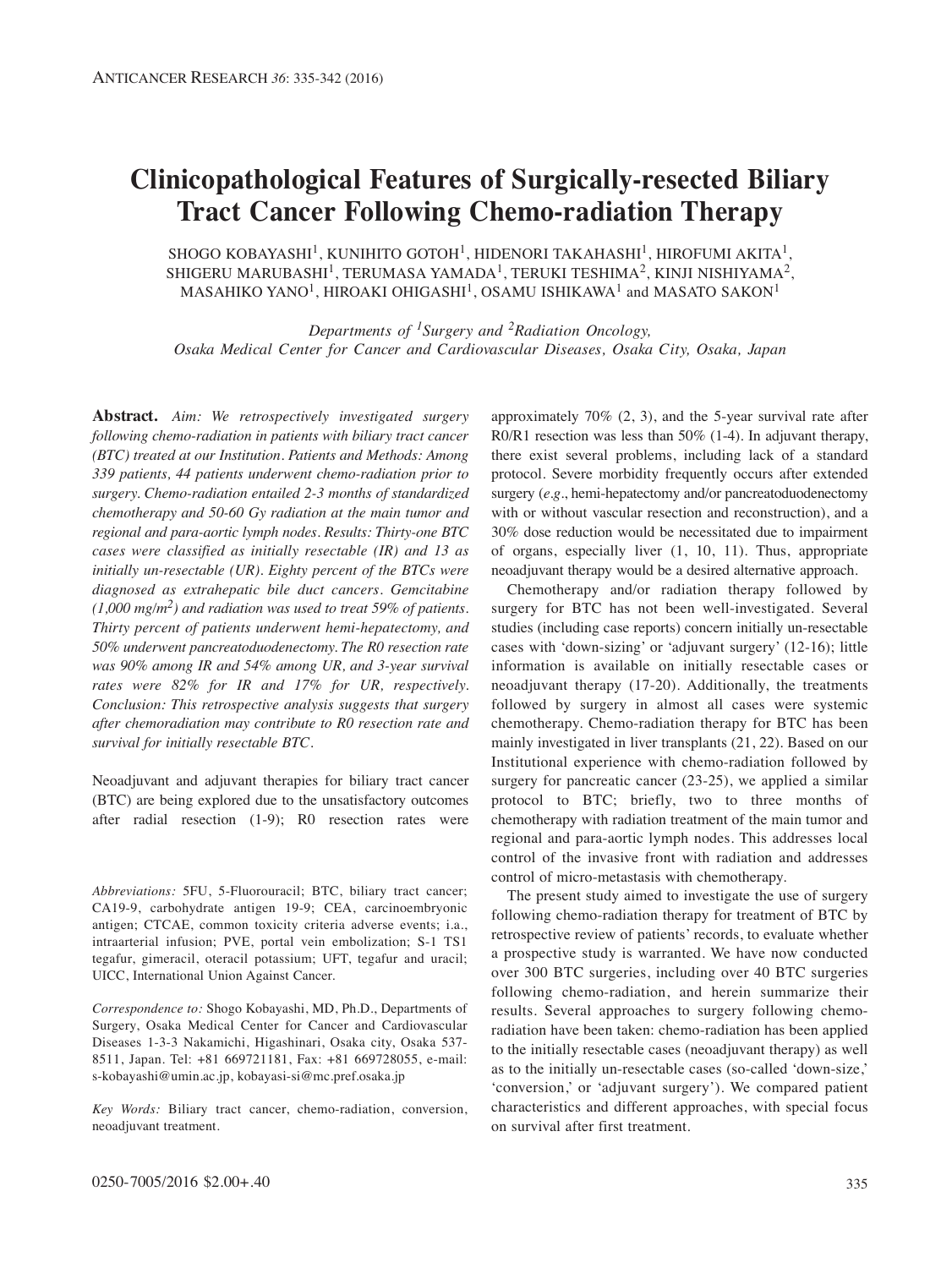## **Patients and Methods**

*Patients and criteria for classification of biliary tract cancer.* We retrospectively reviewed records of 339 patients who underwent BTC surgery through 2013 at our Institution. This study was approved by the Institutional review board (No. 1408271143).

We used the JSBS (Japanese Society of Biliary Surgery) general rules for classification of biliary cancer, Surgical and Pathological Studies on Cancer of the Biliary Tract (5th edition) (26), and TNM classification of malignant tumors of the International Union Against Cancer (UICC) version 7 (27). Histological evaluation used the criteria proposed by Drs. Oboshi and Shimosato (28)

*Pre-treatment evaluation.* Pre-treatment evaluation included the patient's medical history and physical examination, blood tests, imaging tests using contrast-enhanced computed tomography or magnetic resonance imaging, endoscopic retrograde cholangiography and/or percutaneous transhepatic cholangiography, electrocardiogram, spirogram, and chest X-rays. Pathological proof was obtained before the start of treatment as follows: biopsy for papilla Vater cancer, brushing cytology and/or bile juice cytology for bile duct cancer, and bile juice cytology for gall bladder cancer. Preoperative staging were performed using image-based diagnosis (29, 30).

*Criteria for surgical treatment.* A decision regarding operability was made based on liver oncological and functional status (2). The criteria used to recommend surgery were based on the cut margin and size of the remnant liver. Briefly, the cutting line of the biliary duct should be 5 mm away from the biliary duct stricture, and the estimated remnant liver volume (with normal liver function) should be more than 30% of the total liver volume, before or after PVE (31, 32).

The criteria used to exclude surgery were clear distant metastasis, cancer extension beyond the 2nd branch of the remnant biliary duct, major invasion of the major vessels of the remnant liver, and/or small estimated remnant liver volume.

*Categories of chemo-radiation therapy followed by surgery and treatment protocol.* Patients who underwent chemo-radiation therapy were categorized with either 'initially resectable' or 'initially unresectable' BTC. Distinct treatment protocols were applied.

Patients who met criteria for surgical treatment in pre-treatment evaluation were defined as initially resectable BTC. In contrast, when the pre-treatment evaluation did not support the criteria for surgical treatment, cases were defined as initially un-resectable BTC, similarly to a previous report (12), and these patients underwent chemo-radiation therapy with a longer chemotherapy phase than the initially resectable BTC patients. The decision regarding operability used the same criteria for surgical treatment.

Chemo-radiation was performed with the standardized chemotherapy in use at the time (through 2005: 5-fluorouracil (5-FU) or UFT (tegafur and uracil), and in 2006 or later: Gemcitabine) in combination with 50-60 Gy of radiation. The procedures are categorized in Table I. Radiation therapy targeted the main tumor and regional and para-aortic lymph nodes (Figure 1). At least one month of drug withdrawal is necessary before surgery. If necessary, PVE was performed between the end of the chemo-radiation and surgery, during the one-month withdrawal time.

*Follow-up evaluation.* Blood tests (including carcinoembryonic antigen [CEA] and carbohydrate antigen 19-9 [CA19-9]) and/or imaging tests were planned every 3 months (at least) after start of

treatment; additional blood tests and imaging were performed to confirm recurrence if clinically suspected. Overall survival was calculated from the start of treatment and the time of surgery.

*Definition of adverse events during chemo-radiation therapy and surgical complications.* We retrospectively collected information concerning adverse events during chemo-radiation and surgical complications from the patients' records. We evaluated adverse events according to the common toxicity criteria adverse events (CTCAE) version 4.0, and evaluated surgical complications according to Clavien-Dindo Classification (33).

*Statistical analysis.* Overall and recurrence-free survival rates were calculated by the Kaplan-Meier method and differences between groups were tested by the log-rank test. Differences between groups were tested using the Student's *t*-test and Chi-squared test. Differences were considered statistically significant at *p<*0.05. All statistical analyses were performed using the StatView J-5.0 software (SAS, Cary, NC, USA).

## **Results**

*Patients' characteristics.* Among 339 BTC patients, 44 patients (13%) underwent surgery following chemotherapy and/or radiation therapy. Thirty-one patients (70%) were treated for initially resectable BTC, whereas 13 (30%) were treated for initially un-resectable BTC (Figure 2). Patients' characteristics are summarized in Table I. Seventy-five percent of patients were treated after 2001, with 61% treated between 2005 and 2011. Bile duct cancer was diagnosed in 80% and hilar cholangiocarcinoma was diagnosed in 34% of the patients.

*Treatment course.* We summarize treatments in Table I and adverse events/complications in Table II. Most chemoradiation treatment protocols called for  $1,000$  mg/m<sup>2</sup> of gemcitabine (on day 1, 8, 15; every 4 weeks) with 50 Gy of radiation. The number of gemcitabine treatments administered was 7 to 9 (2 to 3 cycles), and the average length between first treatment and surgery was 117 days (3.9 months). Other chemotherapy regimens were as follows: 3 patients were treated with 5-FU plus radiation, 2 with UFT, 2 with UFT plus radiation, 1 with intraarterial infusion (i.a.) of 5-FU plus radiation, 1 with i.a. of 5-FU plus cisplatin, 1 with systemic cisplatin plus methotrexate, and 1 with systemic 5-FU. During this period, the main severe events observed were neutropenia and elevation of transaminase. Two patients were noted as severe hyperbilirubinemia, but these patients were treated with radiation therapy during sustained obstructive jaundice; during treatment, serum bilirubin was gradually decreased without any other complications in these patients. Nine patients (20%) underwent plastic stent exchange during chemo-radiation.

Thirty percent of surgical procedures performed were hemihepatectomies, and 50% were pancreatoduodenectomies. In four cases only extrahepatic bile duct resection was performed;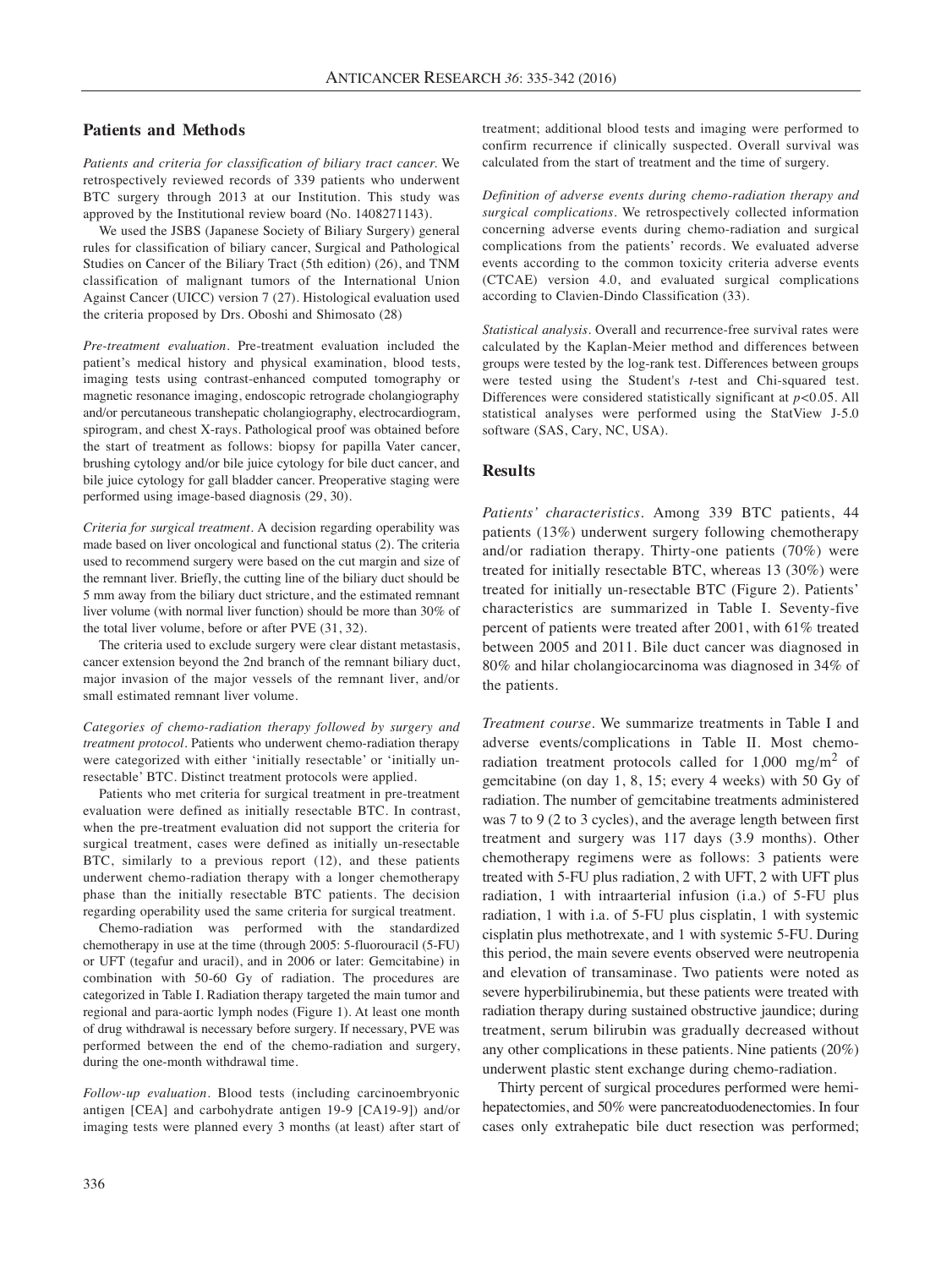

Figure 1*. Typical dose distribution of radiation for right hepatectomy. (A) Dose distribution around the bile duct. (B) Dose distribution around the hepatic artery in the hepatico-duodenal ligament.*

otherwise, extrahepatic bile duct resection was performed in 91% of patients in addition to other procedures, even if extended cholecystectomy (66% extended cholecystectomy with bile duct resection and 34% without bile duct resection. The average operative time was 549 min (about 9 h) and estimated blood loss was 1,993 g; 26 patients (59%) underwent transfusion. No mortality was observed for the 30 days following surgery. The major severe complication observed after surgery was biliary leakage, which especially affected patients with initially un-resectable BTC; overall, 75% experienced biliary leakage, 66% severe leakage, and two patients succumbed to sepsis following biliary leakage at 63 and 68 days after surgery. Other severe complications, hemorrhage and liver abscess, were seen in the initially un-resectable cases.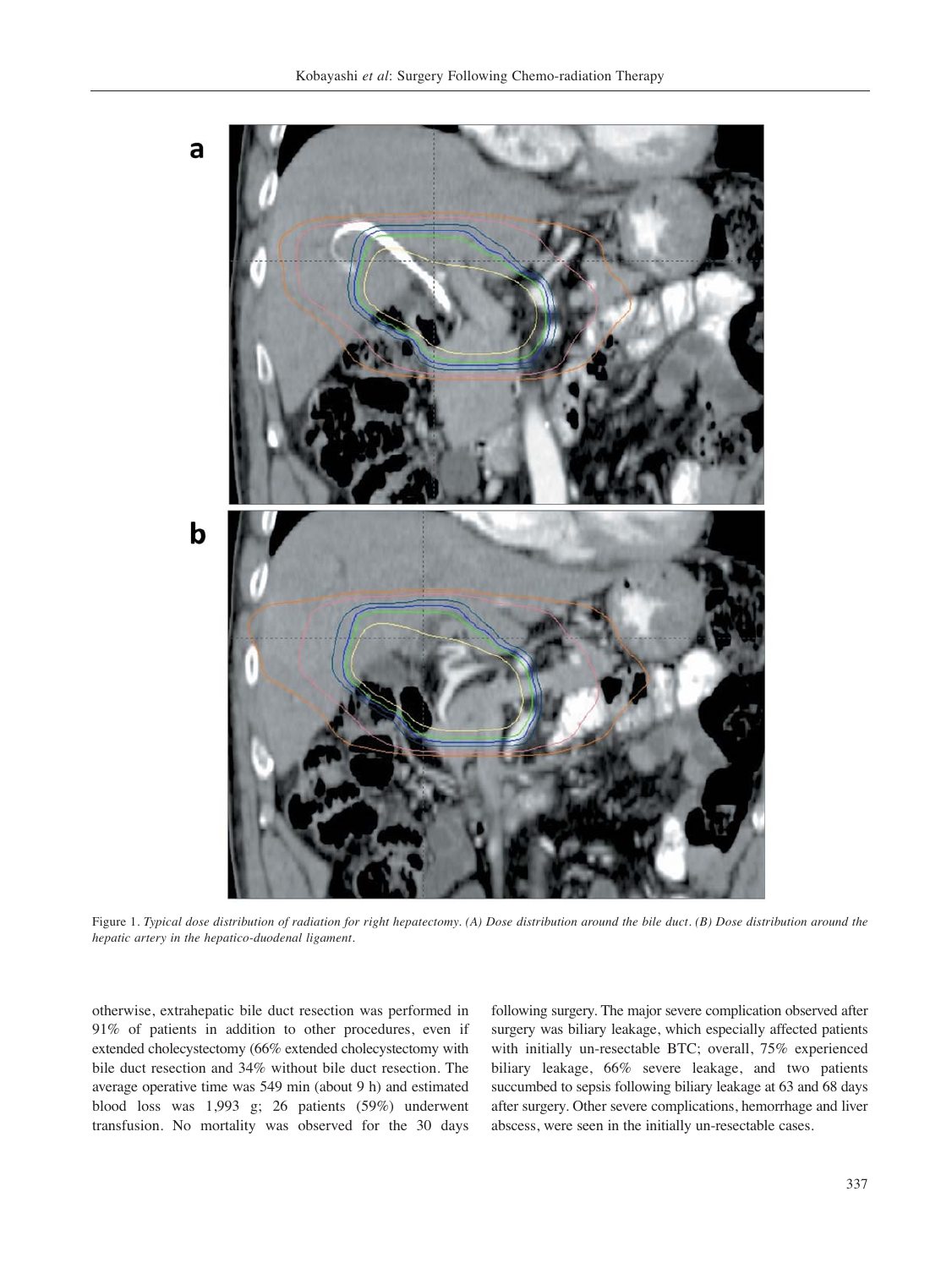| Table I. Patients' characteristics and pathological status of resected |  |  |  |
|------------------------------------------------------------------------|--|--|--|
| specimens.                                                             |  |  |  |

#### Table II. *Adverse events and complications.*

| Variable                                       | $N(\%)$ , Average $\pm$ S.D. |
|------------------------------------------------|------------------------------|
| Age                                            | $64\pm8.8$                   |
| Gender                                         |                              |
| Male                                           | 31 (70%)                     |
| Female                                         | 13 (30%)                     |
| Period                                         |                              |
| $-2000$                                        | 11(25%)                      |
| $2001 -$                                       | 33 (75%)                     |
| Primary disease                                |                              |
| <b>BDC</b>                                     | 35 (80%)                     |
| <b>GBC</b>                                     | 7(16%)                       |
| PVC                                            | 2(5%)                        |
| Pathological evidence before 1st treatment     | 36 (82%)                     |
| Treatment followed by surgery                  |                              |
| RT only                                        | 6(14%)                       |
| Chemotherapy without GEM                       | 5(11%)                       |
| Chemotherapy without GEM+RT                    | 6(14%)                       |
| <b>GEM</b>                                     | $1(2\%)$                     |
| GEM+RT                                         | 26 (59%)                     |
| Period between 1st treatment and surgery (day) | $117+67$                     |
| Surgery                                        |                              |
| Hemi-hepatectomy or more                       | 13 (30%)                     |
| Extended cholecystectomy                       | 3(7%)                        |
| Extrahepatic bile duct resection               | 4(9%)                        |
| S4a5 hepatectomy                               | 2(5%)                        |
| PD                                             | 22 (50%)                     |
| Extra-hepatic bile duct resection              | 40 (91%)                     |
| Operative time (minutes)                       | $549 \pm 183$                |
| Estimated blood loss (g)                       | 1993±951                     |
| Adjuvant therapy                               | 26 (59%)                     |
| Pathological UICC stage                        |                              |
| Н                                              | 18 (41%)                     |
| Ш                                              | 6(14%)                       |
| IV                                             | $1(2\%)$                     |
| Presence of pathological lymph node metastasis | $9(20\%)$                    |
| Number of resected lymph nodes                 | $17+13$                      |
| Histological type                              |                              |
| Well-differentiated tubular adenocarcinoma     | 17 (39%)                     |
| Moderately-differentiated                      | 13 (30%)                     |
| Poorly-differentiated                          | 8(18%)                       |
| Cancer-stroma relationship                     |                              |
| Scirrhous                                      | 15 (34%)                     |
| Growth pattern<br>Infiltrating                 |                              |
| Micro invasion                                 | 11(25%)                      |
|                                                |                              |
| Lymphatic system<br>Venous system              | 10(23%)<br>$5(11\%)$         |
| Nervous system                                 | 12 (27%)                     |
| Invasion into liver/pancreas                   | 15 (34%)                     |
| Vascular invasion                              | 2(5%)                        |
| Histological changes                           |                              |
| Moderate change                                | 8(18%)                       |
| Marked change                                  | 3(7%)                        |
|                                                |                              |

BDC, Bile duct cancer; GBC, gall bladder cancer; PVC, papilla Vater cancer; RT, radiation therapy; GEM, gemcitabine; PD, pancreatoduodenectomy.

| Variable                               | Overall        | Severe <sup>a</sup> |
|----------------------------------------|----------------|---------------------|
| Non-hematological events               |                |                     |
| General fatigue                        | 2              | $\Omega$            |
| Appetite loss                          | 7              | $\Omega$            |
| Nausea/vomiting                        | 1              | $\Omega$            |
| Constipation                           | 10             | $\Omega$            |
| Aspartate aminotransferase (AST)       | 15             | 1                   |
| Alanine aminotransferase (ALT)         | 14             | $\overline{2}$      |
| <b>Bilirubin</b>                       | 7              | 2 <sub>b</sub>      |
| Albumin                                | $\overline{2}$ | $\Omega$            |
| Creatinine                             | 1              | $\Omega$            |
| Others <sup>c</sup>                    | 3              | 1                   |
| Exchange of plastic stent              | 9              | n/a                 |
| Hematological events                   |                |                     |
| Anemia                                 | 14             | $\Omega$            |
| Leukopenia                             | 15             | $\Omega$            |
| Neutropenia                            | 14             | 1                   |
| Thrombocytopenia                       | 12             | $\Omega$            |
| Complications                          |                |                     |
| <b>Biliary</b> leakage                 | 8 (6)          | 3(2)                |
| Pancreatic fistula                     | 6              | $\Omega$            |
| Abdominal abscess                      | 3              | 3                   |
| Hemorrhage                             | 2(2)           | 2(2)                |
| Cholangitis                            | 2(1)           | $\Omega$            |
| Delayed gastric emptying               | $\overline{2}$ | 0                   |
| Ascites                                | $\overline{c}$ | 1                   |
| Liver abscess                          | 1(1)           | 1(1)                |
| Wound methicillin-resistant            |                |                     |
| staphylococcus aureus (MRSA) infection | 1              | $\Omega$            |
|                                        |                |                     |

aSevere events indicates grade 3 or more in non-hematological events (CTCAE) and complications (Clavian and Dindo classification (33)) and grade 4 in hematological events (CTCAE). bObstructive jaundice. cGastric ulcer (grade 2), infection of infuser port (grade 3), phlegmon (grade 2). Numbers inside parentheses indicate the numbers of initially un-resectable cases.

After surgery, 59% of the patients underwent adjuvant therapies: 13 patients underwent hepatic infusion therapy (intra-portal or intra-arterial chemotherapy), 9 systemic gemcitabine, 4 UFT, 2 systemic 5-FU plus cisplatin, 1 systemic 5-FU, 1 S-1 (TS-1; tegafur, gimeracil, oteracil potassium), and 1 radiation therapy.

*Pathological evaluation.* As seen by pathological diagnosis, 80% of patients achieved R0 resection. Among patients with initially resectable BTC, 90% achieved R0 resection (Figure 2). Pathological lymph node metastasis was noted in 20% of the patients (Table I). In patients treated as initially resectable, absence of pathological lymph node metastasis (pN0) was noted in 84% and negative surgical cut end in 94%. In contrast, among patients treated as initially un-resectable, R0 resection was achieved in 54% of cases, negative lymph node metastasis was noted in 69%, and negative cut end in 69%.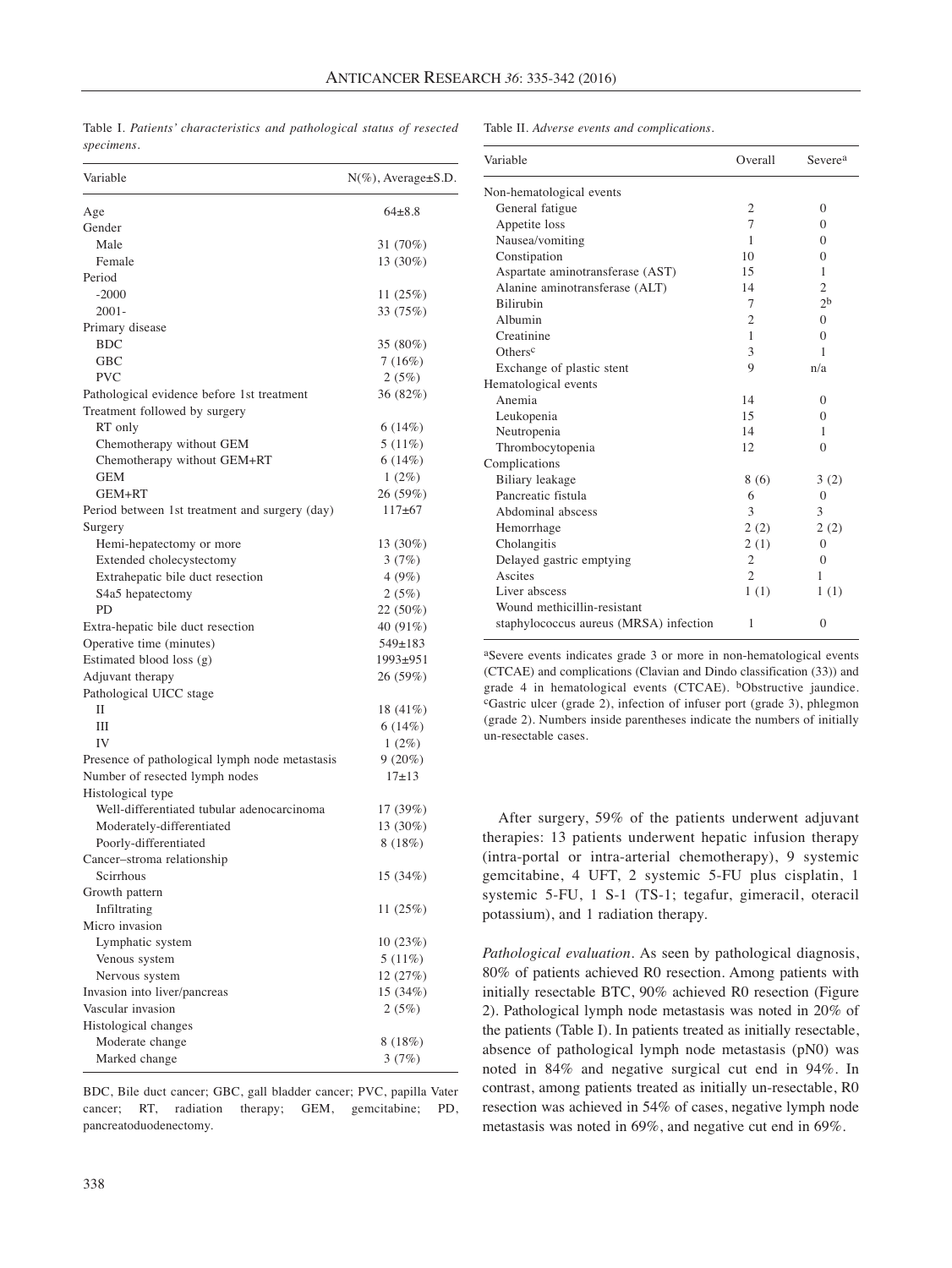

Figure 2. *Surgical and pathological results after chemo-radiation followed by surgery depended on whether the BTC was defined as initially resectable or un-resectable. The upper panel shows the category and number of patients. The lower panel shows the rate of R0 resection, negative lymph node metastasis, and negative surgical cut end among the two categories, initially resectable and initially un-resectable.*

Histological type, cancer-stroma relationship, and growth pattern are summarized in Table I. Micro-invasion was visualized in 11-27% of patients. Vascular invasion of major vessels was noted in 5% of the patients. Moderate and marked histological change was noted in 25% of patients according to the criteria proposed by Drs. Oboshi and Shimosato (28).

*Survival.* We summarize survival in Figure 3. The average observation period was 3.1 years. In patients treated as initially resectable, 3-year survival was 82%; however, in patients treated as initially un-resectable, 3-year survival was 17% (*p<*0.05). In 35 patients with R0 resection, 5 patients (14%) suffered from local recurrence. Nine patients (20%) survived more than 5 years in this observation period; 7 patients with initially resectable BTC (23%) and 2 with initially un-resectable BTC (15%) (note: the number of patients who survived more than 5 years would be larger with a longer observation period).

### **Discussion**

Herein, we retrospectively reviewed the records of the 13% of BTC patients who were treated with surgery following chemo-radiation therapy at our Institution. Among the patients with initially resectable BTC, 90% achieved R0 resection and the 3-year survival rate was 82%.

The overall 5-year survival of BTC after surgery (mainly surgery-only treatment) was 30-50%, with 70% R0 resection (3). The 3-year survival rate, limited to patients with R0 resection, was 60% (2). Although statistical analysis and consideration of possible selection bias would be necessary to confirm our results, our 3-year survival rate of 82% seems not to be inferior to the surgery-only approach reported previously. The R0 resection rate, that is 90% in our study also compares favorably to already published rates (appproximately 70%) (2, 3). Our data indicate that it would be worthwhile to continue this therapeutic approach (chemoradiation therapy in the neoadjuvant setting) and necessary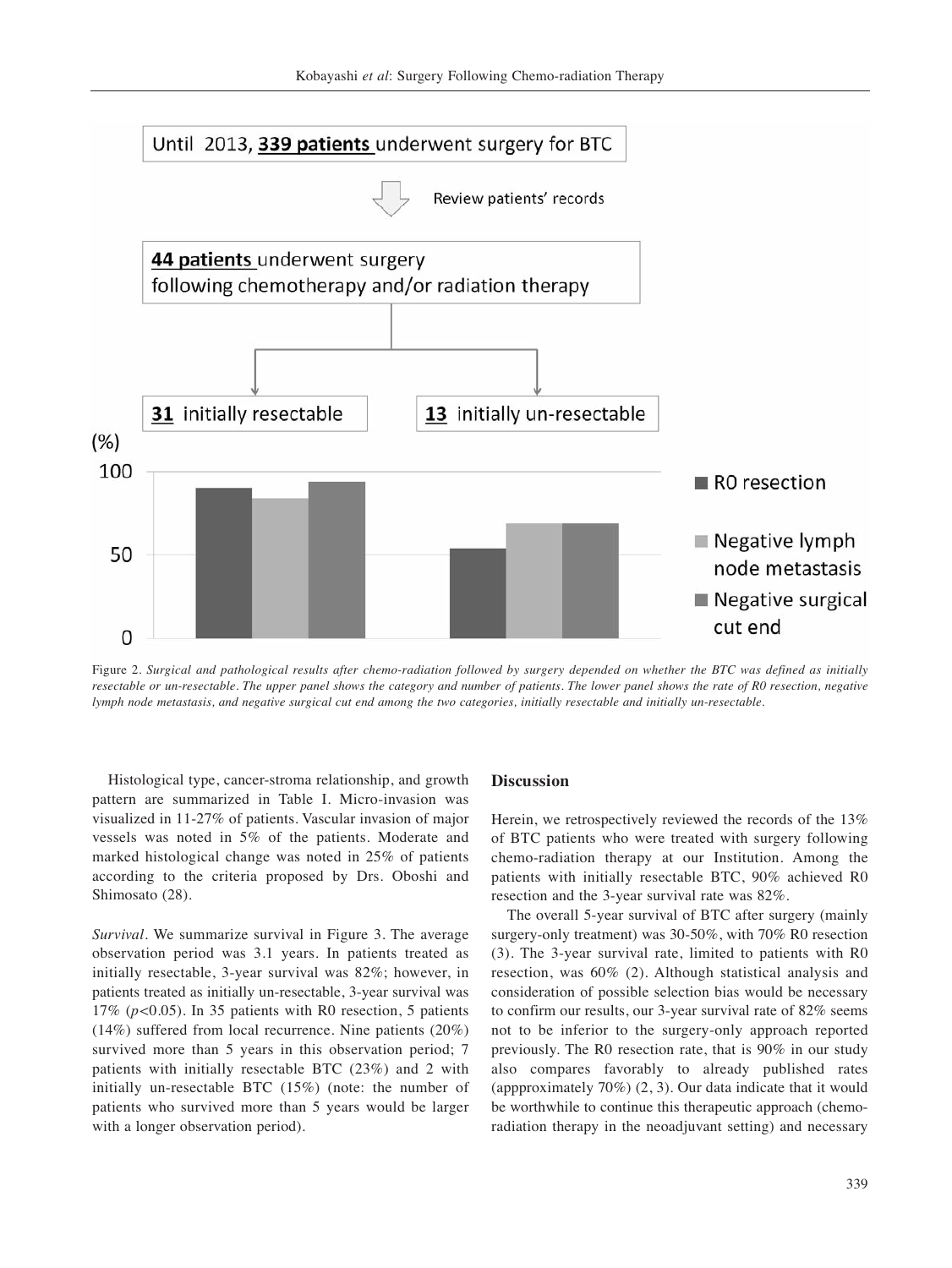

Figure 3. *Survival curves after chemo-radiation followed by surgery, calculated from the time of surgery and the time of first treatment, shown for initially resectable and un-resectable cases. The left-upper panel shows a graph of overall survival from the surgery for the two categories, initially resectable and un-resectable. The right upper panel shows a graph of overall survival from the first treatment. The lower panel lists the actual percentage of 1- or 3-year survival after the surgery or the first treatment.*

to evaluate the outcome prospectively with intention-to-treat analysis and resection rate (registration: UMIN000015450), as the retrospective study might exclude patients with progressive disease during chemo-radiation. Previous reports regarding neoadjuvant therapy were supportive to our speculation (17-19). Although it is difficult to compare previous studies, one report presented the feasibility of neoadjuvant chemo-radiation with a protocol similar to that used in this study (18), and one report presented the value of achieving the negative surgical cut end (19). Another study showed that neoadjuvant chemotherapy, but not chemoradiation therapy, did not improve patients' survival (17), suggesting that chemo-radiation, rather than chemotherapy alone, followed by surgery would be necessary for effective neoadjuvant therapy.

On the other hand, treatment of initially un-resectable cases (locally advanced BTC) for down-size should be carefully considered. Our study found 3-year survival of 17%, with 54% R0 resection. The surgical cut end was pathologically positive in 31% of cases, and severe complications had occurred. According to previous reports, chemotherapy with GEM provided 18% 3-year survival and R2 resection provided 19% (2). We consider the survival data among these treatments (chemo-radiation and surgery for initially un-resectable BTC, chemotherapy, and R2 resection) to be similar, although we consider the possibility that patients' backgrounds could be quite different. In the other aspect, only 'chemoradiation and surgical treatment' might provide 5-year survival of initially un-resectable BTC (2). In the present study, two of these patients survived more than 5 years. The previous report showed at least one case of 5-year survival among 8 patients who were treated with surgery following chemotherapy (note: a longer observation period would result in a larger number of 5-year survivors) (12). Although chemo-radiation therapy followed by surgery for initially un-resectable BTC provided similar 3-year survival rates compared to chemotherapy-only or with R2 resection, it may provide the best chance of longterm survival. With more severe risks yet a chance of longterm survival, careful consideration must be given to the decision whether or not to provide this treatment in cases of initially un-resectable BTC.

Pathological evidence supported our findings regarding benefit for survival and R0 resection in initially resectable BTC. Pathological evaluation after chemo-radiation showed negative lymph node metastasis in 84% (positive lymph node metastasis 16%), with an average number of 17 resected lymph nodes. Positive lymph node metastasis was noted in 39-41% in the national BTC survey (3) and in 45-51% of patients who were treated by surgery-only in previous reports (34, 35). Observations regarding other factors were similar to those from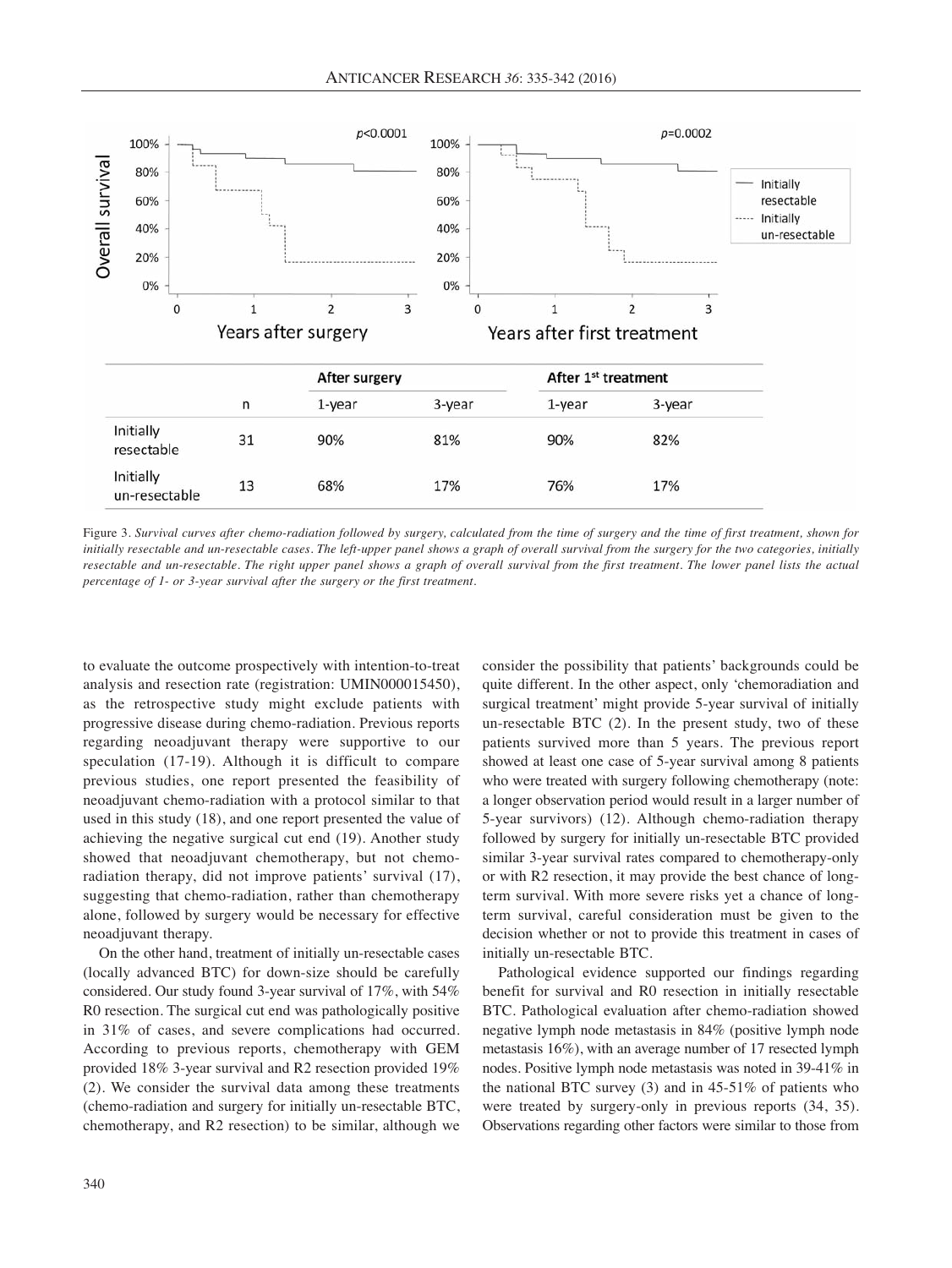a previous report (34); scirrhous cancer-stroma relationship was 34% (in our data 34%), infiltrating growth pattern was 14% (herein 25%), micro-invasion to venous system was 29% (herein 11%) and to nervous system was 35% (herein 27%). However, micro-invasion to the lymphatic system was seen in 65% of the cases treated with surgery-only in the previous report, compared with 23% invasion seen in this study. These data indicate the possibility that chemo-radiation therapy may regulate lymphatic spread in BTC. Molecular biological evidence would be necessary for confirmation. For example, we previously showed that cells at the invasive front and metastatic sites in BTC expressed 'chemotherapy' resistancerelated genes and showed epithelial-mesenchymal transition (EMT) and an excess of inflammatory cytokines (36). To further investigate our findings, we would need to evaluate the effect of chemo-'radiation' at the invasion front and/or regional lymph node metastatic site after treatment and compare with the effect of chemotherapy-only treatment.

By the way, similarities and differences of chemoradiation therapy followed by surgery between pancreatic cancer (23, 24) and BTC were as follows; the similarity was adverse effects during the chemo-radiation. In contrast, the difference was difficulty of surgery around the hepaticoduodenal ligament. In BTC, extensive bile duct resection and lymph nodes resection around the hepaticoduodenal ligament should be necessary, compared to pancreatic cancer. Cholangitis during the preoperative treatments and/or chemo-radiation effects would induce thickness of the ligament and cause difficulty of the surgery and necessity of a more careful technique.

In conclusion, our retrospective study indicated 90% R0 resection with 84% negative lymph-node metastasis after chemoradiation of initially resectable BTC before surgery. Chemo-radiation therapy followed by surgery in initially resectable BTC may contribute to patients' survival *via* improvement of R0 resection rates and regulation of lymph node metastasis by loco-regional control. Prospective studies of this treatment are necessary to further elucidate these observations. In contrast, in cases with initially un-resectable BTC, we found a limited R0 resection rate of 54% with chemoradiation therapy prior to surgery. We recommend the careful weighing of risks and potential benefits in cases of initially un-resectable BTC.

## **Acknowledgements**

The Authors acknowledge our grant sponsor, Grant-in-Aid for Scientific Research (C).

## **References**

1 Yamanaka K, Hatano E, Kanai M, Tanaka S, Yamamoto K, Narita M, Nagata H, Ishii T, Machimoto T, Taura K and Uemoto S: A single-center analysis of the survival benefits of adjuvant gemcitabine chemotherapy for biliary tract cancer. Int J Clin Oncol *19*: 485-489, 2014.

- 2 Kobayashi S, Nagano H, Marubashi S, Wada H, Eguchi H, Takeda Y, Tanemura M, Umeshita K, Doki Y and Mori M: Treatment of borderline cases for curative resection of biliary tract cancer. J Surg Oncol *104*: 499-503, 2011.
- 3 Miyakawa S, Ishihara S, Horiguchi A, Takada T, Miyazaki M and Nagakawa T: Biliary tract cancer treatment: 5,584 results from the Biliary Tract Cancer Statistics Registry from 1998 to 2004 in Japan. J Hepatobiliary Pancreat Surg *16*: 1-7, 2009.
- 4 Hasegawa S, Ikai I, Fujii H, Hatano E and Shimahara Y: Surgical resection of hilar cholangiocarcinoma. Analysis of survival and postoperative complications. World J Surgery *31*: 1256-1263, 2007.
- 5 Kainuma O, Miura F, Furukawa D, Yamamoto H, Cho A, Sano K, Nakagohri T and Asano T: Feasibility and efficacy of gemcitabine plus cisplatin combination therapy after curative resection for biliary tract cancer. J Hepatobiliary Pancreat Sci *22*: 789-794, 2015.
- 6 Kobayashi S, Nagano H, Marubashi S, Takeda Y, Tanemura M, Konishi K, Yoshioka Y, Inoue T, Doki Y and Mori M: Impact of postoperative irradiation after non-curative resection of hilar biliary cancer. J Surg Oncol *100*: 657-662, 2009.
- 7 Hayashi K, Isohashi F, Ogawa K, Oikawa H, Onishi H, Ito Y, Takemoto M, Karasawa K, Imai M, Kosaka Y, Yamazaki H, Yoshioka Y, Nemoto K and Nishimura Y; JAPANESE RADIATION ONCOLOGY STUDY GROUP (JROSG): Postoperative External Irradiation of Patients with Primary Biliary Tract Cancer: A Multicenter Retrospective Study. Anticancer Res *35*: 6231-6237, 2015.
- 8 Jeong Y, Park JH, Lee YJ, Park KM, Hwang S, Chang HM, Kim KP, Yoon SM, Jung NH and Kim JH: Postoperative radiotherapy for gallbladder cancer. Anticancer Res *34*: 5621-5629, 2014.
- 9 Nakamura M, Nakashima H, Abe T, Ensako T, Yoshida K and Hino K: Gemcitabine-based adjuvant chemotherapy for patients with advanced gallbladder cancer. Anticancer Res *34*: 3125- 3129, 2014.
- 10 Kobayashi S, Miyamoto A, Shimizu J, Kashiwazaki M, Takeda Y, Ueshima S, Kim Y, Kitagawa T, Dono K, Mori M, Doki Y and Nagano H: Comparison of 4-Weekly *vs.* 3-Weekly Gemcitabine as Adjuvant Chemotherapy Following Curative Resection for Biliary Tract Cancer: A Prospective Randomized Controlled Trial J Cancer Ther *2*: 703-709, 2011.
- 11 Kobayashi S, Nagano H, Sakai D, Eguchi H, Hatano E, Kanai M, Seo S, Taura K, Fujiwara Y, Ajiki T, Takemura S, Kubo S, Yanagimoto H, Toyokawa H, Tsuji A, Terajima H, Morita S and Ioka T: Phase I study of adjuvant gemcitabine or S-1 in patients with biliary tract cancers undergoing major hepatectomy: KHBO1003 study. Cancer Chemother Pharmacol *74*: 699-709, 2014.
- 12 Kato A, Shimizu H, Ohtsuka M, Yoshidome H, Yoshitomi H, Furukawa K, Takeuchi D, Takayashiki T, Kimura F and Miyazaki M; Surgical resection after downsizing chemotherapy for initially unresectable locally advanced biliary tract cancer: a retrospective single-center study. Ann Surg Oncol *20*: 318-324, 2013.
- 13 Oshiro Y, Takahashi K, Sasaki R, Kondo T, Sakashita S and Ohkohchi N: Adjuvant surgery for advanced extrahepatic cholangiocarcinoma. World J Gastroenterol *19*: 6934-6938, 2013.
- 14 Furukawa K, Uwagawa T, Sakamoto T, Shiba H, Tsutsumi J and Yanaga K: Curative Resection After Gemcitabine, Cisplatin and S-1 Chemotherapy for Initially Unresectable Biliary Duct Cancer: A Case Report. Anticancer Res *35*: 4203-4206, 2015.